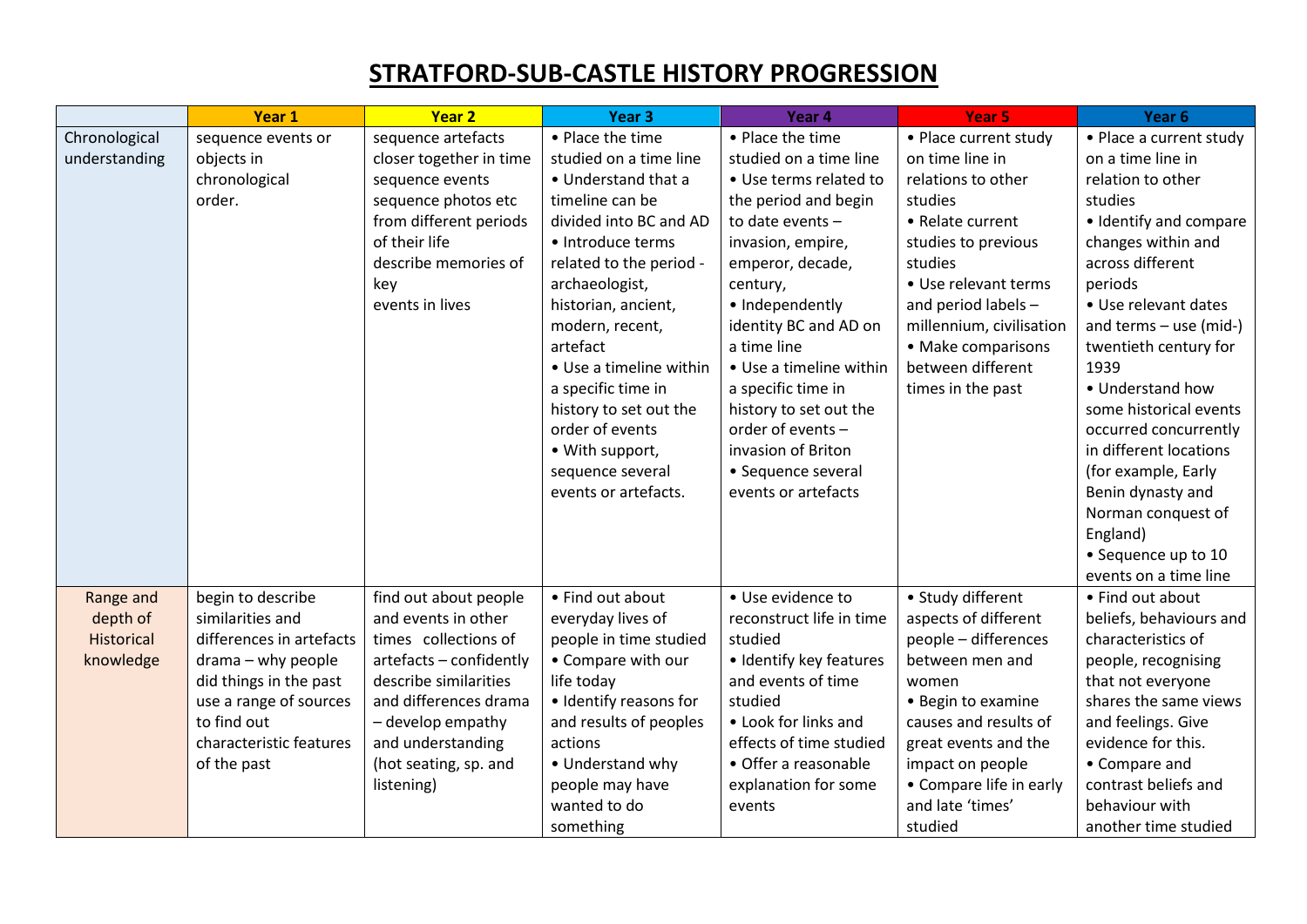|                               | Year 1                                                                                                                      | <b>Year 2</b>                                                                                                                        | Year <sub>3</sub>                                                                                                                                                                                                                                                                                                                                      | Year 4                                                                                                                                                                                                  | Year <sub>5</sub>                                                                                                                                                                                                                                                                                                                                                                                                                                                                                                                                                                                                                                                                                                                                                                     | Year <sub>6</sub>                                                                                                                                                                                                                                                                                                                                                                                                                                                                                                                                                                                                                                                                                |
|-------------------------------|-----------------------------------------------------------------------------------------------------------------------------|--------------------------------------------------------------------------------------------------------------------------------------|--------------------------------------------------------------------------------------------------------------------------------------------------------------------------------------------------------------------------------------------------------------------------------------------------------------------------------------------------------|---------------------------------------------------------------------------------------------------------------------------------------------------------------------------------------------------------|---------------------------------------------------------------------------------------------------------------------------------------------------------------------------------------------------------------------------------------------------------------------------------------------------------------------------------------------------------------------------------------------------------------------------------------------------------------------------------------------------------------------------------------------------------------------------------------------------------------------------------------------------------------------------------------------------------------------------------------------------------------------------------------|--------------------------------------------------------------------------------------------------------------------------------------------------------------------------------------------------------------------------------------------------------------------------------------------------------------------------------------------------------------------------------------------------------------------------------------------------------------------------------------------------------------------------------------------------------------------------------------------------------------------------------------------------------------------------------------------------|
| Interpretations<br>of history | begin to identify<br>different ways to<br>represent the past<br>(e.g. photos, stories,<br>adults talking about<br>the past) | compare pictures or<br>photographs of people<br>or events in the past<br>able to identify<br>different ways to<br>represent the past | • Explore the idea that<br>there are different<br>accounts of history<br>• Identify and give<br>reasons for different<br>ways in which the past<br>has been represented<br>· Distinguish between<br>different sources<br>• Compare different<br>versions of the same<br>story<br>• Look at<br>representations of the<br>period - museums,<br>cartoons. | • Study the evidence<br>available<br>• Begin to evaluate the<br>usefulness of sources<br>· Use various media<br>and historical<br>knowledge<br>• Explore vocabulary -<br>change, sources,<br>difference | • Compare an aspect<br>of the life with the<br>same aspect in another<br>period<br>• Describe how<br>historical events<br>studied<br>affect/influence life<br>today<br>· Make links between<br>some of the features<br>of past societies (eg<br>house, religion).<br>• Compare and<br>contrast accounts of<br>events from different<br>sources - fact or fiction<br>• Learn to discriminate<br>between fact and<br>opinion and evaluate<br>evidence to choose the<br>most reliable forms<br>• Understand that<br>some evidence from<br>the past is<br>propaganda, opinion<br>or misinformation and<br>that this affects<br>interpretations of<br>history.<br>• Offer some reasons<br>for difference versions<br>of events.<br>• To develop an<br>understanding of the<br>way in which | • Write another<br>explanation of a past<br>event in terms of<br>cause and<br>consequence using<br>evidence to support<br>• Give reasons why<br>changes may have<br>occurred and give<br>evidence for this.<br>• Know key dates,<br>characters and events<br>of time studies<br>• Link sources and<br>work out how<br>conclusions were<br>arrived at<br>• Consider ways of<br>checking the accuracy<br>of interpretations -<br>fact, fiction or opinion<br>• Be aware that<br>different evidence will<br>lead to different<br>conclusions<br>• Confidently use the<br>library and internet for<br>research<br>• Explore vocabulary<br>such as cause,<br>consequence,<br>continuity, significance |
|                               |                                                                                                                             |                                                                                                                                      |                                                                                                                                                                                                                                                                                                                                                        |                                                                                                                                                                                                         | Historians and                                                                                                                                                                                                                                                                                                                                                                                                                                                                                                                                                                                                                                                                                                                                                                        |                                                                                                                                                                                                                                                                                                                                                                                                                                                                                                                                                                                                                                                                                                  |